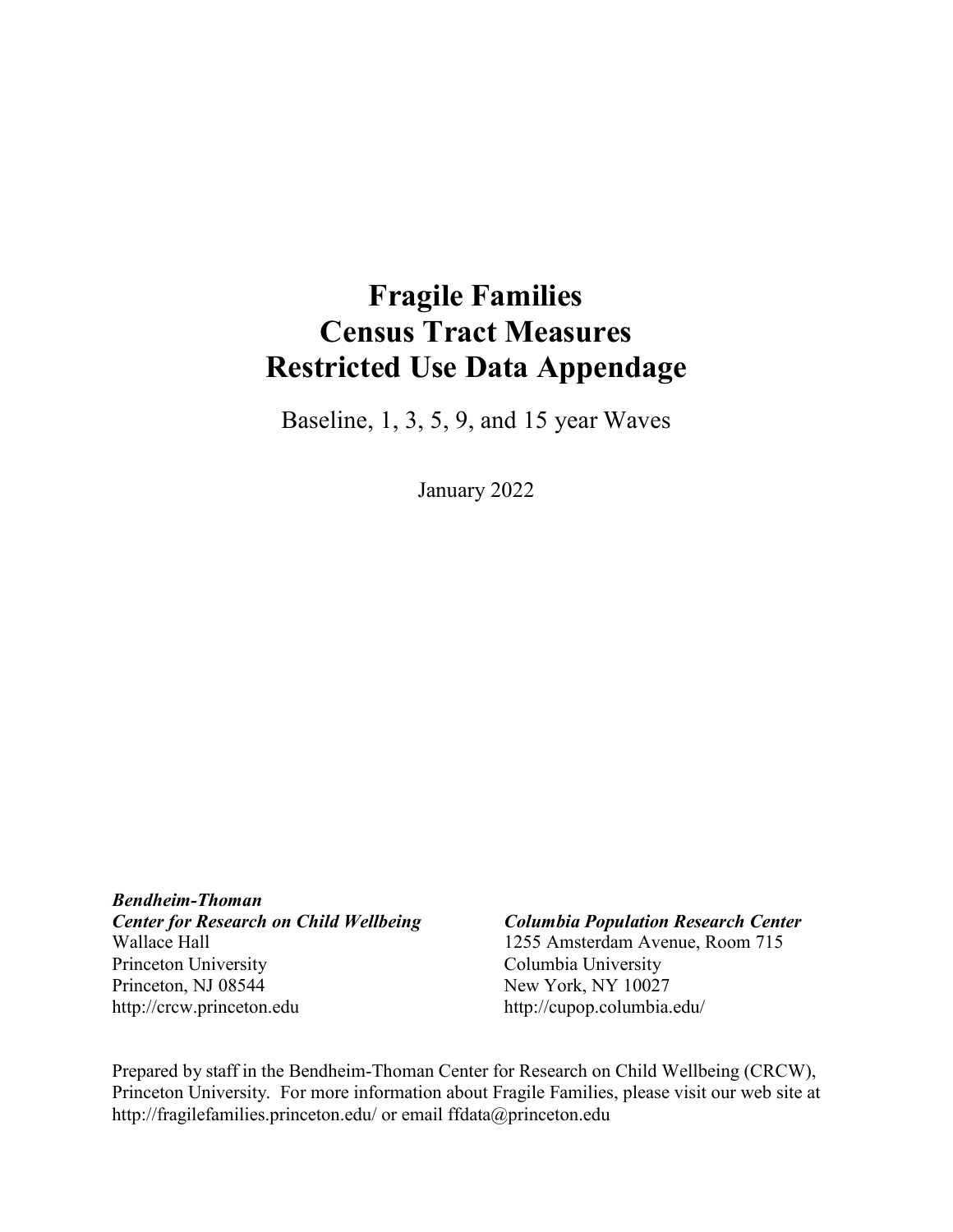# **DATA APPENDAGE OVERVIEW**

The Fragile Families Census Tract Measures Restricted Use Data Appendage (ffgeo5\_all\_pub.dta) contains Census tract-level contextual data that correspond to the residence of respondents at Baseline and during the 1, 3, 5, 9, and 15-year follow-up waves of the Fragile Families and Child Wellbeing Study (FFCWS). Variables consist of aggregate characteristics on individuals, families, households, and housing units within Census tracts and identifiers for the pseudo-tract of the residence. Contextual data at Baseline through Year 15 correspond to the residence of the biological mother and biological father at the year(s) in which they were interviewed. Contextual data for Year 15 correspond to the residence of the focal child's primary caregiver (PCG; biological mother, biological father, other family, or other non-family caregivers) at the time of the Year 15 interview.

<span id="page-1-0"></span>In January 2022, variable *tp6tract\_cen00* was added to the most recent data appendage to allow researchers to convert Year 15 pseudo tracts to 2000 census tract boundaries, harmonizing these data with prior waves.

# **FILE LAYOUT**

The file contains 4,898 observations (one per family), sorted by *idnum.*

# **VARIABLE NAMING CONVENTION**

Contextual variable names are 7-14 characters long. The first 3 characters contain the variable prefix. The next 4-5 characters contain the variable suffix, which includes an abbreviated description of the contextual data. The last 4 characters for the Year 15 data, indicate if the variable was constructed from 2015 ACS 5-year estimates, the 2010 Census or the 2000 Census. The variable names are constructed as follows:

| Position       | Character                   | Indicates                                                                 |
|----------------|-----------------------------|---------------------------------------------------------------------------|
| $\mathbf{1}$   | t                           | Census tract-level measure (all variables in appendage)                   |
| $\overline{2}$ | m<br>$\boldsymbol{f}$       | Mother residence<br>Father residence                                      |
|                | p                           | Primary Caregiver (PCG) residence (15-year)                               |
| 3              |                             | <b>Baseline Interview</b>                                                 |
|                | $\overline{2}$              | First follow-up interview (1-year)                                        |
|                | 3                           | Second follow-up interview (3-year)                                       |
|                | 4<br>5                      | Third follow-up interview (5-year)<br>Fourth follow-up interview (9-year) |
|                | 6                           | Fifth follow-up interview (15-year)                                       |
| $4 - 8$        | **** $(e.g., \text{phisp})$ | Contextual data (e.g., Percent of population Hispanic)                    |
| $9 - 14$       | cen00                       | Data source – 2000 Decennial Census                                       |
|                | cen10                       | Data source – 2010 Decennial Census                                       |
|                | acs15                       | Data source – American Community Survey, 2011-2015 5-<br>year estimates   |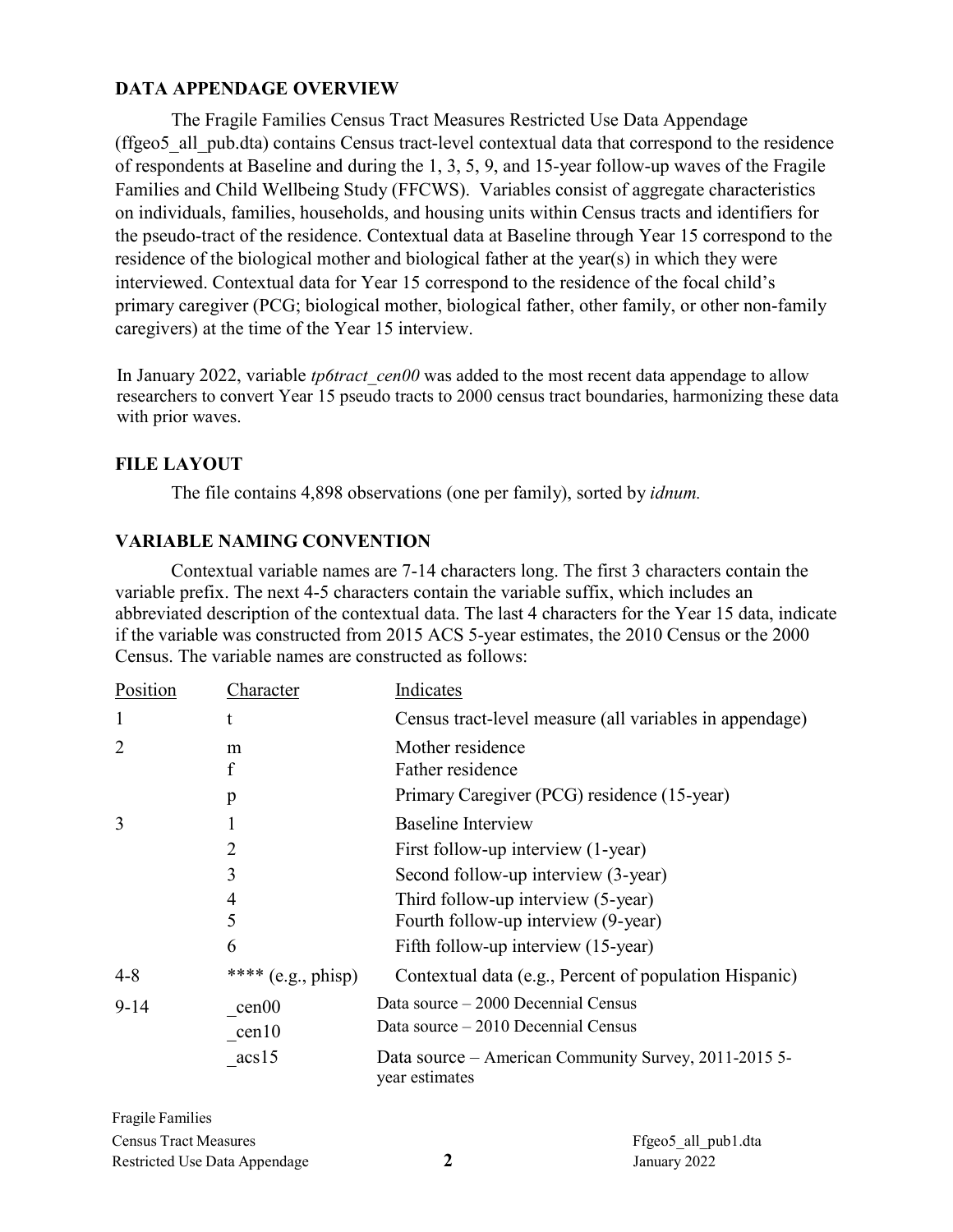For example, variable tp6pfrgn acs15: the prefix (position 1-3) tp6 refers to a Census tractlevel measure (t) corresponding to the PCG's residence (p) at the sixth follow-up interview (15- year) (6); the suffix (pfrgn  $acs15$ ) refers to percent of population foreign born, as found in the ACS 2015 5-year estimates data.

# **GEOGRAPHY**

### *U.S. Census tracts*

All contextual data are reported at the Census tract level and correspond to the current residence of respondents at each year. Census tracts are statistical subdivisions of a county, averaging about 4,000 inhabitants, and designed by the U.S. Census Bureau to be relatively permanent over time. All Census tracts that appear in Baseline through Year 9 use 2000 Census tract boundary definitions; tracts in Year 15 use the 2010 Census tract boundary definitions. The variable *tp6tract\_cen00* allows researchers harmonize Year 15 pseudo tracts with 2000 census tract boundaries. For more information, se[e: https://www.census.gov/geo/.](http://www.census.gov/geo/)

### *Geo-coding process*

The primary residential addresses reported by focal children's biological mothers and fathers or PCG at each wave were used to geo-code respondents into U.S. Census tracts according to 2000 Census tract boundary definitions for Baseline to Year 9, and U.S. Census tracts according to the 2010 Census tract definitions for Year 15. To create the variable *tp6tract\_cen00,* Fragile Families staff used the Longitudinal Tract Database [\(https://s4.ad.brown.edu/Projects/Diversity/Researcher/Bridging.htm\)](https://s4.ad.brown.edu/Projects/Diversity/Researcher/Bridging.htm) to code Census tracts from Year 15 with 2000 Census tracts boundaries.

#### *Pseudo Census tract identifiers*

To protect the privacy of respondents, the actual state, county, and Census tract of residence are not included in the current data appendage. However, it includes pseudo Census tract identifier variables (t\*tract). These variables do not represent actual U.S. Census tracts, but are used to indicate which respondents live in the same Census tract. The pseudo Census tract identifiers are consistent between mothers and fathers, and across waves and contextual data appendages for Baseline through Year 15. Therefore, they can be used as an indicator of whether the focal children's mothers and fathers resided in the same Census tract from one survey wave to the next.

The 2010 pseudo tract identifiers (tp6tract\_cen10) are not consistent with those in previous waves. Boundaries of tracts are subject to change between Census years, and the Census reports tracts where more than 2.5% of the area changed as "substantially changed" tracts. A list of substantially changed tracts may be obtained at [https://www.census.gov/geo/maps](https://www.census.gov/geo/maps-data/data/tract_rel_download.html)[data/data/tract\\_rel\\_download.html.](https://www.census.gov/geo/maps-data/data/tract_rel_download.html) Around 10-15% of the Fragile Families sample resides in these "substantially changed" tracts. In January 2022, variable *tp6tract\_cen00* was added to the most recent data appendage to allow researchers to convert Year 15 pseudo tracts to 2000 census tract boundaries, harmonizing these data with prior waves.

#### **DATA SOURCES**

#### *U.S. Census Bureau*

Fragile Families Census Tract Measures Restricted Use Data Appendage

Ffgeo5\_all\_pub1.dta **3** January 2022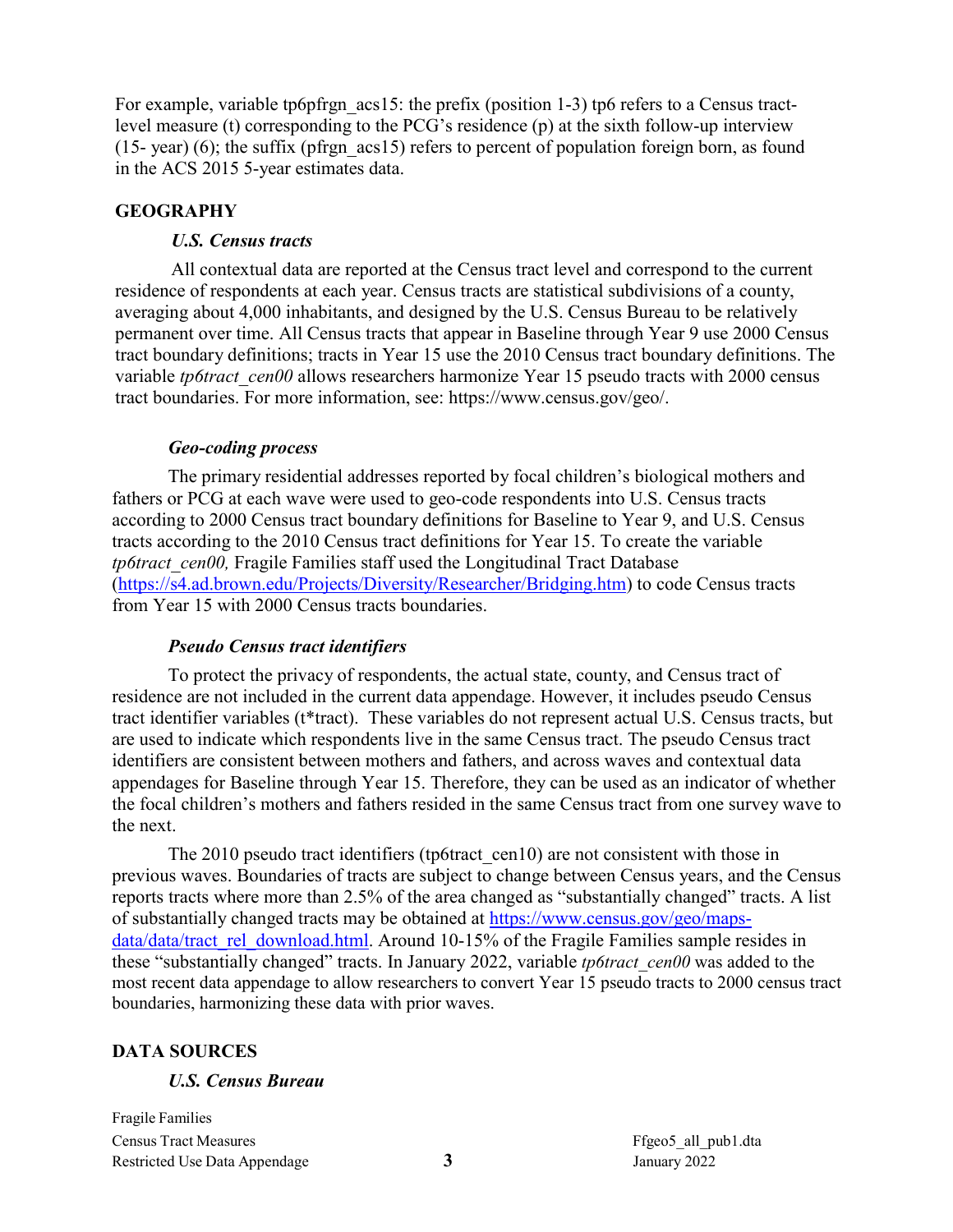Contextual data in Baseline through Year 9 included in the current data appendage was obtained from the U.S. 2000 Decennial Census. Data was downloaded from [http://factfinder2.census.gov.](http://factfinder2.census.gov/)

Contextual data for Year 15included in the current data appendage was obtained from the U.S. 2010 Decennial Census as well as the American Community Survey 2015 5-year estimates.

# *American Community Survey*

In addition to using data from the 2010 Decennial Census, the contextual data for Year 15 includes data from the American Community Survey (ACS) 2015 5-year estimates. The ACS is an annual survey conducted by the Census Bureau, sampling about 3.5 million housing unit addresses in every county in the nation. It is designed to provide more up-to-date information about the population at a local level between each decennial census. The 5-year estimates used in Year 15 are based on data gathered between January 1, 2011 and December 31, 2015. The 5-year estimates are preferable to the one-year ACS estimates because they give a more precise measure for small geographies, like Census tracts.

Data from the ACS is used in place of some Census data due to the change in Census data reporting. From 1970-2000, the Census had both a long- and short-form questionnaire. Every household received the short-form, and a sample received the long-form questionnaire. The long-form questionnaire included questions about educational attainment, income, employment, wealth, and country of origin. The 2010 Census did away with the long-form questionnaire, opting instead for a shorter, 10-question survey sent to all households. Since 2010, the ACS has gathered the data previously reported in the Census long-form questionnaire.

Variables found in both the 2010 Census and the 2015 ACS are both included in the current appendage. Those variables found in the ACS include the suffix "  $acs15$ ", and the identifier "ACS 2015 5-year estimates" in the variable label.

For the 2015 ACS poverty level variables (p50pl-p200p), each level was reported by the ACS in age groups (i.e. under 6, 6 to 11, 12 to 17, etc.), while that same data was simply reported at each ratio level in the 2000 Census. To get a percentage of the total population at each poverty level, each age group was summed at each poverty level and divided by the total population of each tract.

The 2015 ACS variable for median rent as a percent of income (mrphi) had values of 10.0- and 50.0+, which were recoded to 9.9 and 50.1 respectively.

Additional information about the ACS and multi-year estimates is available at [https://www.census.gov/programs-surveys/acs.html.](https://www.census.gov/programs-surveys/acs.html) Data was downloaded fro[m](http://factfinder2.census.gov/) [http://factfinder2.census.gov.](http://factfinder2.census.gov/)

#### *Random "noise"*

Some random noise has been introduced into the data to ensure that respondents' Census tracts cannot be identified on the basis of the characteristics provided in this file. This noise should have no impact on analyses.

# **MISSING VALUES**

Fragile Families Census Tract Measures Restricted Use Data Appendage Ffgeo5\_all\_pub1.dta **4** January 2022 All missing values for contextual variables are coded using similar conventions found in other FFCWS data files. More specifically, the following three missing codes are used: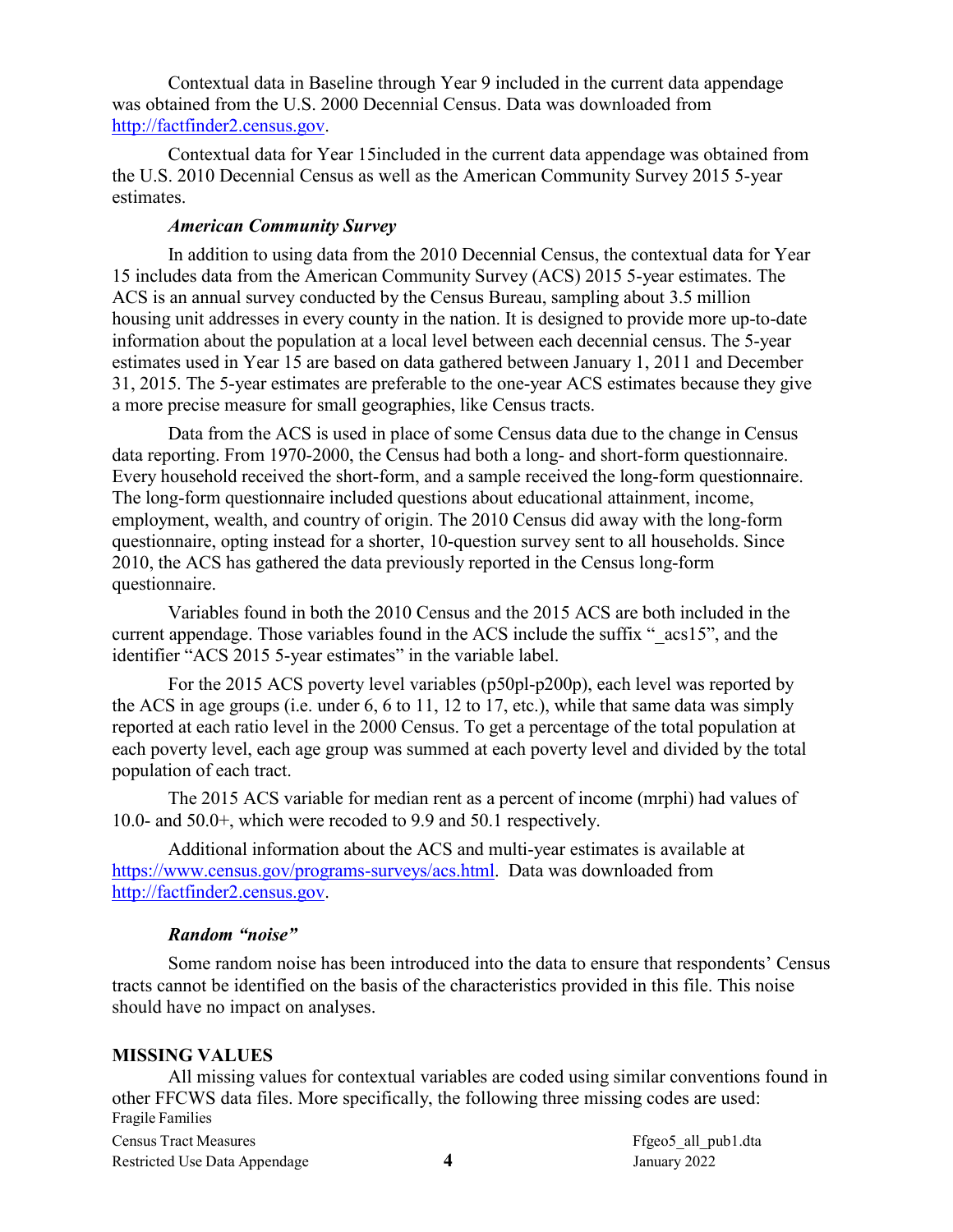| $-9$ Not in wave | The respondent did not participate in interview/assessment                                                                        |
|------------------|-----------------------------------------------------------------------------------------------------------------------------------|
| -7 $N/A$         | The respondent participated in interview/assessment;<br>however, the respondent's residence could not be determined.              |
| -3 Missing       | The respondent participated in interview/assessment and the<br>residence was determined; however, contextual data is unavailable. |

# **ACKNOWLEDGEMENTS**

The Year 5 and 9 file construction work was supported by Mary Clare Lennon and Anthony Buttaro at City University of New York, and the Built Environment and Health Project at Columbia University. The Year 15 file construction work was completed by staff at the Center for Research on Child Wellbeing at Princeton University.

The Longitudinal Tract Database

[\(https://s4.ad.brown.edu/Projects/Diversity/Researcher/Bridging.htm\)](https://s4.ad.brown.edu/Projects/Diversity/Researcher/Bridging.htm) provided the data needed for converting Year 15 data to 2000 census tracts. Acknowledgement for these data goes to: John Logan (Brown University), Zengwang Xu (University of Wisconsin, Milwaukee) and Brian Stults (Florida State University). The tract data for 1970-2010 that are included in the LTDB standard data set were prepared by Miao Chunyu (Brown University) from files downloaded from the NHGIS. Permission to disseminate the Fragile Families Year 15 census tracts in 2000 boundaries via the restricted data process was granted by John Logan.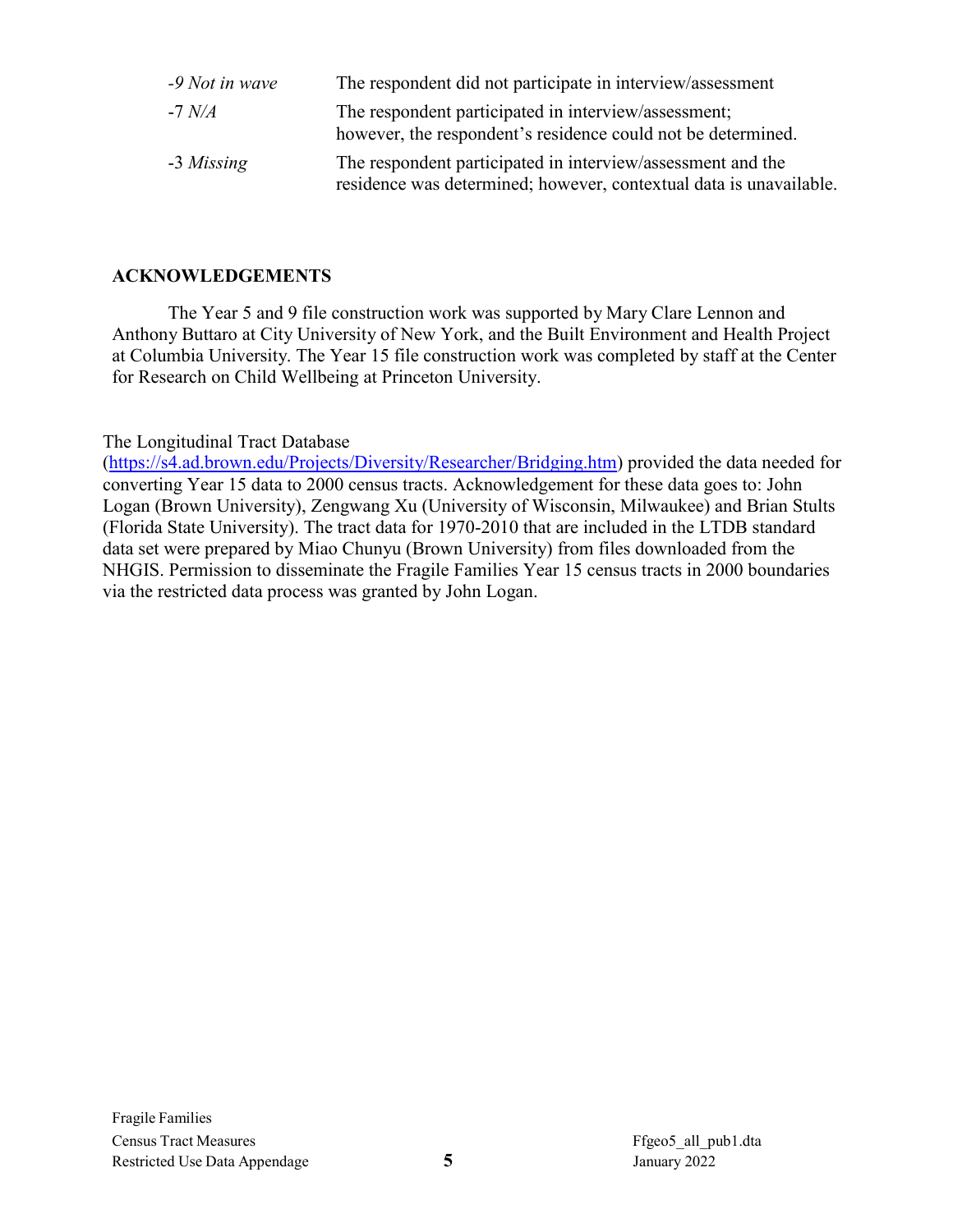# **DATA DICTIONARY**

*Note*: Variable names listed in the data dictionary exclude the 4-character length prefixes. Please refer to the *[Variable](#page-1-0) Naming [Convention](#page-1-0)* section for more information about variable prefixes.

| Variable | Description                                                            | U.S. Census<br>2000 <sup>1</sup> | U.S. Census 2010 | ACS 2015 5-year<br>Estimates <sup>2</sup> |
|----------|------------------------------------------------------------------------|----------------------------------|------------------|-------------------------------------------|
| phisp    | Percent of population Hispanic                                         | X                                | X                | X                                         |
| pwhte    | Percent of population non-Hispanic White                               | X                                | X                | X                                         |
| pblck    | Percent of population non-Hispanic Black                               | X                                | $\mathbf X$      | $\mathbf X$                               |
| pamin    | Percent of population non-Hispanic American<br>Indian/Native American  | $\boldsymbol{\mathrm{X}}$        | $\mathbf X$      | $\mathbf X$                               |
| pasia    | Percent of population non-Hispanic Asian                               | X                                | X                | X                                         |
| ppaci    | Percent of population non-Hispanic Native<br>Hawaiian/Pacific Islander | X                                | X                | X                                         |
| pothr    | Percent of population non-Hispanic other race                          | X                                | $\mathbf X$      | X                                         |
| pfrgn    | Percent foreign born                                                   | X                                |                  | X                                         |
| pchbr    | Percent of female population of childbearing<br>age (15-49)            | X                                | $\mathbf X$      | X                                         |
| pfhhr    | Percent of family households with kids <18<br>headed by females        | X                                | X                | X                                         |
| mpphh    | Mean number of persons per household                                   | X                                | $\mathbf X$      | X                                         |
| psch     | Percent of population 16-19 enrolled in school                         | X                                |                  | X                                         |
| p25hs    | Percent of 25+ population with HS+ education                           | X                                |                  | X                                         |
| p25b     | Percent of 25+ population with bachelor's or<br>higher                 | X                                |                  | X                                         |
| pemp     | Percent of civilian labor force $(16+)$ employed                       | X                                | X                | X                                         |

1 Data from the U.S. Decennial Census 2000 used in Baseline to Year 9.

<sup>2</sup> Data from the U.S. Decennial Census 2010 and ACS 2015 5-year Estimates used in Year 15.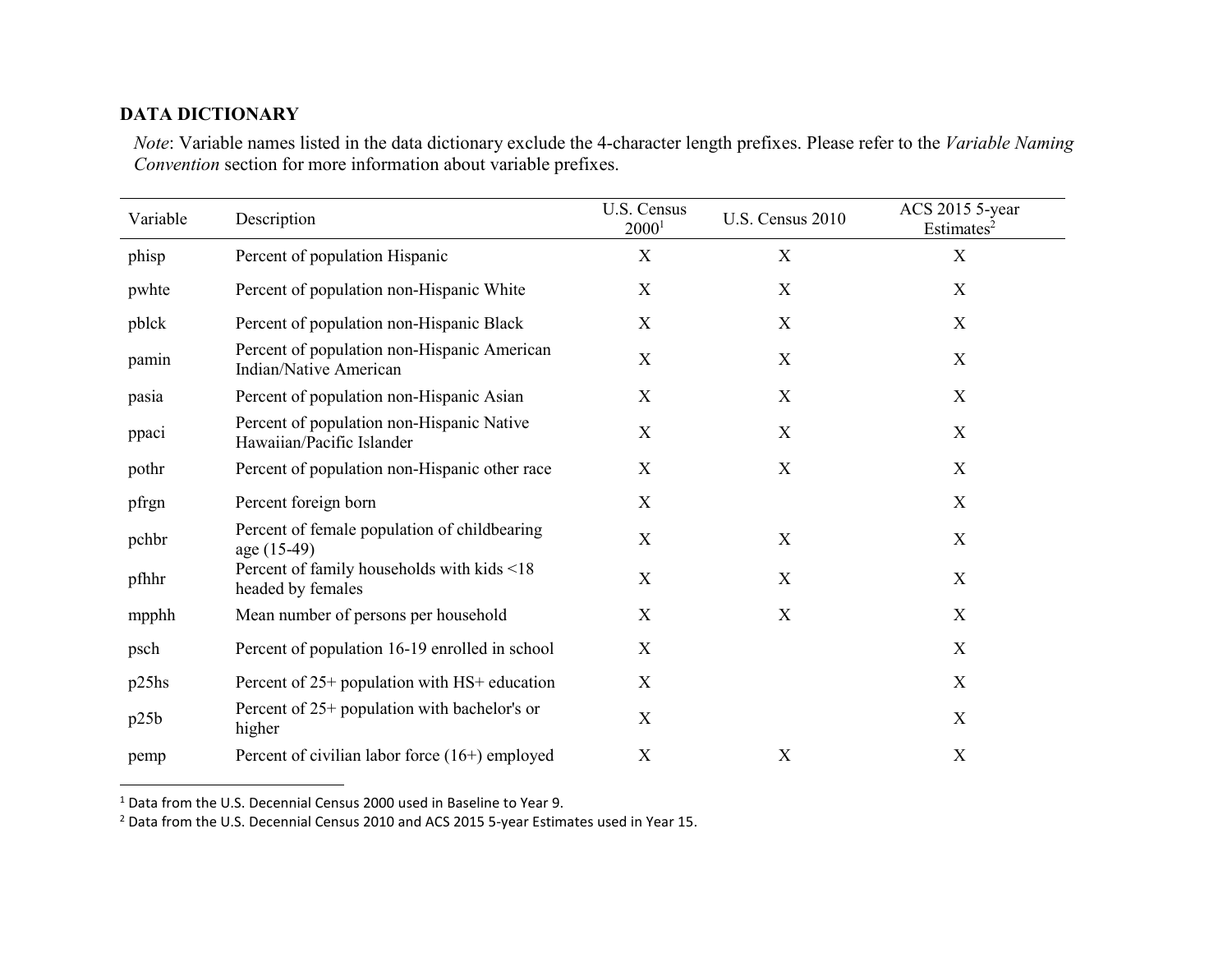| Variable | Description                                                |             |   | U.S. Census 2000 U.S. Census 2010 ACS 2015 5-year Estimates |
|----------|------------------------------------------------------------|-------------|---|-------------------------------------------------------------|
| puemp    | Percent of civilian labor force $(16+)$<br>unemployed      | X           | X | X                                                           |
| pvach    | Percent of housing units vacant                            | $\mathbf X$ | X | X                                                           |
| pbf40    | Percent of housing units built before 1940                 | $\mathbf X$ |   | X                                                           |
| prent    | Percent of occupied housing units renter-<br>occupied      | $\mathbf X$ | X | X                                                           |
| pnoph    | Percent of occupied housing units without<br>phone service | $\mathbf X$ |   | X                                                           |
| pplum    | Percent of housing units lacking complete<br>plumbing      | X           |   | X                                                           |
| rphi     | Median gross rent as percent of HH income                  | X           |   | X                                                           |
| mrent    | Median monthly gross rent                                  | $\mathbf X$ |   | X                                                           |
| mhval    | Median housing value                                       | X           |   | X                                                           |
| myear    | Median year built                                          | X           |   | X                                                           |
| ppuba    | Percent of households on public assistance                 | X           |   | X                                                           |
| pfbpl    | Percent of families below poverty level                    | X           |   | X                                                           |
| pb10k    | Percent of families with income <\$10K                     | X           |   | X                                                           |
| p1014    | Percent of families with income \$10K to<br>\$14,999       | $\mathbf X$ |   | X                                                           |
| p1524    | Percent of families with income \$15K to<br>\$24,999       | $\mathbf X$ |   | X                                                           |
| p2534    | Percent of families with income \$25K to<br>\$34,999       | $\mathbf X$ |   | X                                                           |
| p3549    | Percent of families with income \$35K to<br>\$49,999       | $\mathbf X$ |   | X                                                           |
| p5074    | Percent of families with income \$50K to<br>\$74,999       | X           |   | X                                                           |
| p7599    | Percent of families with income \$75K to<br>\$99,999       | $\mathbf X$ |   | $\mathbf X$                                                 |